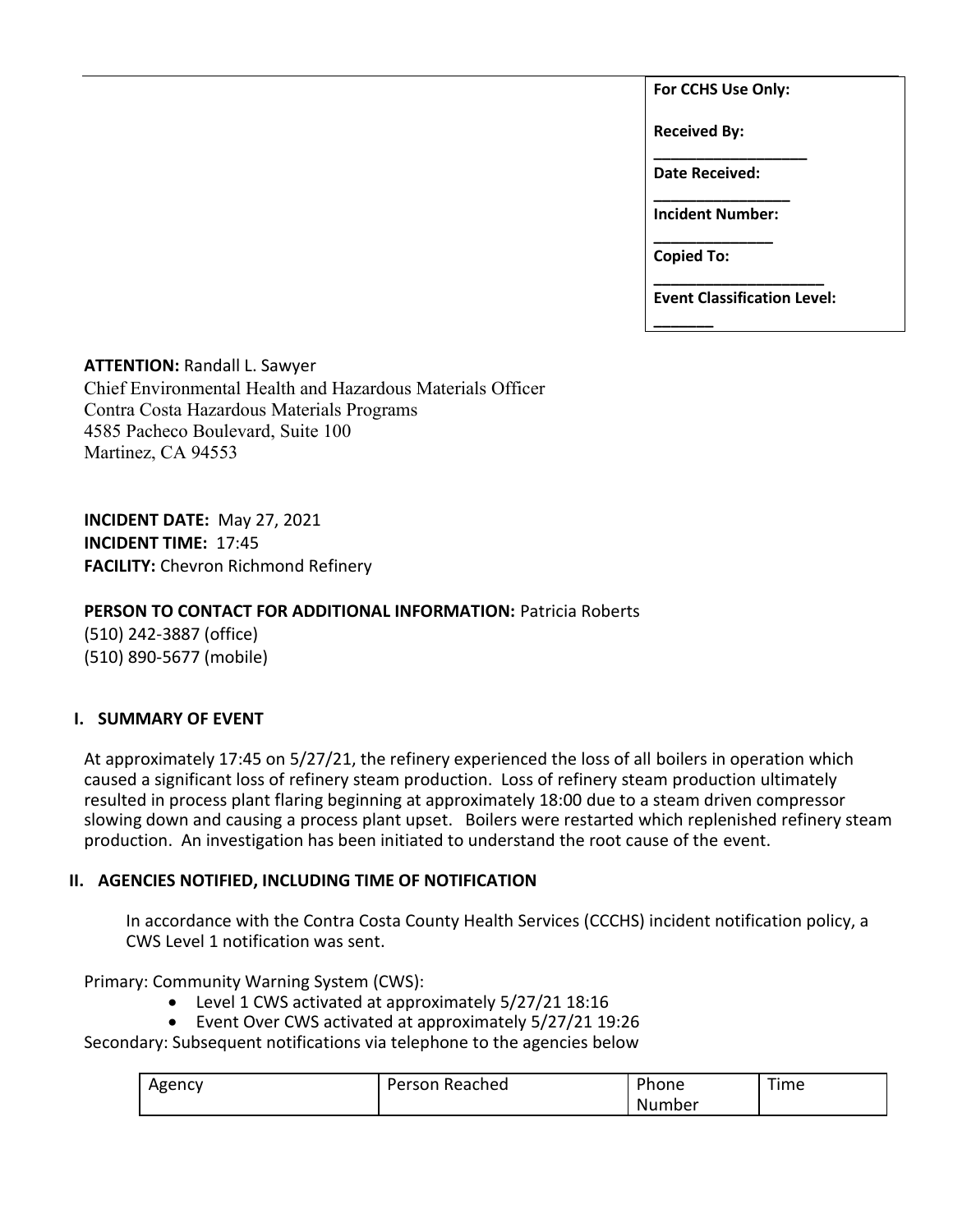| Richmond Fire/ Police<br>Central Dispatch                | <b>Stephanie Minnis</b><br>1463             | 510-620-6933         | 18:03 |
|----------------------------------------------------------|---------------------------------------------|----------------------|-------|
| Contra Costa County Health<br><b>Services Department</b> | Badge #88832                                | 925-655-3232         | 18:05 |
| <b>BAAQMD</b>                                            | Megan (with answering<br>service)           | 800-334-6367         | 18:07 |
| BAAQMD for Flow >500,000 SCF                             | flarenotification@baaqmd.gov                | $N/A - via$<br>email | 18:59 |
| <b>SOES</b>                                              | Diego                                       | 800-852-7550         | 18:12 |
| <b>NRC</b>                                               | $N/A - SO2$ not reportable to<br><b>NRC</b> | N/A                  | N/A   |

## **III. AGENCIES RESPONDING, INCLUDING CONTACT NAMES AND PHONE NUMBERS:**

No agencies responded on site for this event.

#### **IV. EMERGENCY RESPONSE ACTION:**

The Chevron Fire Department Incident Command System was not required nor initiated, and Fire Brigade members were not mobilized.

No mutual aid was required for this event.

### **V. IDENTITY OF MATERIAL RELEASED AND ESTIMATED OR KNOWN QUANTITIES:**

Emissions from flaring associated with the event are summarized below.

|                       | Flare emissions |
|-----------------------|-----------------|
| Vent Gas Volume (SCF) | 1,608,818       |
| $\mid SO2(\vert bs)$  | 1.210           |

\* Flare emissions data presented herein is for the date of the flaring (5/27/2021). Estimates herein are based on currently available data. Upon further investigation and analyses, an update will be provided should a significant change of the data occur.

### **VI. METEOROLOGICAL CONDITIONS AT TIME OF EVENT: METEOROLOGICAL CONDITIONS AT TIME OF EVENT:**

| Wind Speed (mph) | 14.50 |
|------------------|-------|
| Wind Direction   | 218   |
| (degree)         |       |
| Precipitation    | ი     |
| (inches)         |       |
| Temperature (F)  | 71    |

Information based on data received from the Refinery's meteorological station which is located near Gertrude Street.

#### **VII. DESCRIPTION OF INJURIES:**

There were no injuries associated with this event.